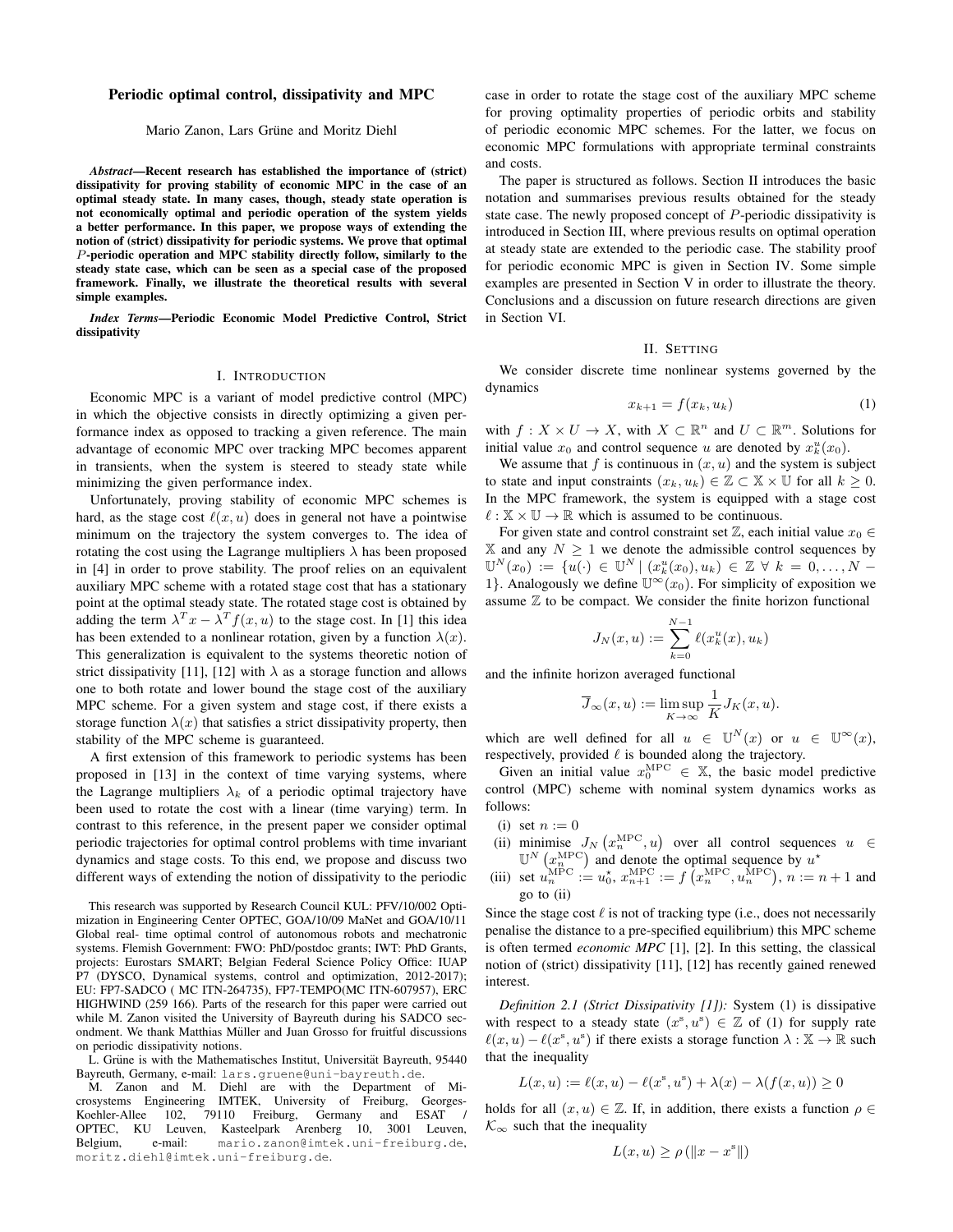holds, then the system (1) is strictly dissipative on  $\mathbb{Z}$ .

If a system equipped with a stage cost  $\ell$  is (strictly) dissipative, then this has several consequences:

- The system is optimally operated at (uniformly suboptimally operated off) steady state [2], [8].
- For economic MPC with terminal constraint, the averaged performance  $\overline{J}_{\infty}$   $(x^{\text{MPC}}, u^{\text{MPC}})$  equals  $\ell(x^{\text{s}}, u^{\text{s}})$  and the steady state  $x^s$  is asymptotically stable for the closed loop solutions. This was shown for periodic endpoint constraints in [4] for linear storage functions and in [2] for general storage functions as well as for regional constraints and terminal costs in [1].
- For economic MPC without terminal constraint, the averaged performance  $\overline{J}_{\infty}$   $(x^{\text{MPC}}, u^{\text{MPC}})$  equals  $\ell(x^{\text{s}}, u^{\text{s}}) + \varepsilon(N)$  and the optimal equilibrium is practically asymptotically stable, cf. [7], [5]. Moreover, approximate transient optimality was shown in these references and — under an exponential turnpike property which in turn is implied by dissipativity and suitable controllability properties [3] — the error terms converge to 0 exponentially fast as  $N \to \infty$ .

For general discrete time optimal control problems, it is well known that the optimal value is not necessarily attained at an equilibrium. Particularly, it may happen that periodic orbits exhibit smaller average values than any feasible equilibrium, see, e.g., [2, Section VII] or our examples below. In this case, the existing theory based on dissipativity of an equilibrium is not applicable and does thus not ensure asymptotic stability of the optimal periodic orbit. For this reason, in the next section we discuss dissipativity notions which are adapted to characterising periodic orbits.

### III. PERIODIC DISSIPATIVITY

In this section, we will introduce concepts of  $P$ -periodic (strict) dissipativity and analyse how they relate to optimal P-periodic operation. Periodic EMPC stability will then be addressed in the following section. Let us first give definitions of periodic orbits and periodic trajectories.

*Definition 3.1 (Periodic Orbit):* An ordered P-tuple of points  $\Pi = (\bar{x}_0^{\text{p}}, \dots, \bar{x}_P^{\text{p}}), P \ge 1$ , is called a *feasible P-periodic orbit* with control sequence  $(\bar{u}_0^{\mathrm{p}}, \ldots, \bar{u}_{P-1}^{\mathrm{p}})$  if  $(\bar{x}_k^{\mathrm{p}}, \bar{u}_k^{\mathrm{p}}) \in \mathbb{Z}$ ,  $k = 0, \ldots, P-1$ ,  $\bar{x}_0^{\mathrm{p}} = \bar{x}_P^{\mathrm{p}}$  and

$$
\bar{x}_{k+1}^{\mathrm{p}} = f(\bar{x}_k^{\mathrm{p}}, \bar{u}_k^{\mathrm{p}})
$$
 for  $k = 0, ..., P - 1$ .

The number  $P$  is called the *period* of the orbit  $\Pi$  and if there is no  $Q \ge 1$  with  $Q < P$  such that  $(\bar{x}_k^{\text{p}}, \bar{u}_k^{\text{p}}) = (\bar{x}_{k+Q}^{\text{p}}, \bar{u}_{k+Q}^{\text{p}})$  for all  $k = 0, \ldots, P - Q$ , then P is called the *minimal period* of  $\overline{\Pi}$ . Given the corresponding control sequence  $\bar{u}_0^{\mathrm{p}}, \ldots, \bar{u}_{P-1}^{\mathrm{p}}$  we define the tuple of state-control pairs  $\Pi_U := ((\bar{x}_0^p, \bar{u}_0^p), \dots, (\bar{x}_{P-1}^p, \bar{u}_{P-1}^p))$ . — П

Note that in our terminology an equilibrium is a periodic orbit with period  $P = 1$ . Moreover, for  $P > 1$ , the periodic orbit is not unique, as phase shifts produce an orbit which is defined by the same states and controls, but in a shifted order. For this reason, we define in the following the periodic trajectory as a periodic orbit with a fixed phase, extended infinitely long into the future.

*Definition 3.2 (Periodic Trajectory):* (i) A sequence  $X^P$  =  $(x_0, x_1, x_2, \ldots)$ , is called a *feasible P-periodic trajectory* with control sequence  $U^P = (u_0, u_1, u_2, \ldots)$  if  $(x_k, u_k) \in \mathbb{Z}$ ,  $x_k = x_{k+P}$ ,  $u_k = u_{k+P}$  for all  $k = 0, 1, \ldots$ , and

$$
x_{k+1} = f(x_k, u_k) \quad \text{ for } k = 0, 1, \dots
$$

(ii) Given a P-periodic orbit  $\Pi = (\bar{x}_0^p, \dots, \bar{x}_P^p)$  and a *phase*  $\phi \in$  $\{0, \ldots, P-1\}$ . we define the infinite sequence

$$
X^P_\phi(\Pi) := (\bar{x}^{\mathrm{p}}_\phi, \dots, \bar{x}^{\mathrm{p}}_{P-1}, \bar{x}^{\mathrm{p}}_0, \dots, \bar{x}^{\mathrm{p}}_{P-1}, \dots).
$$

The points on  $X^P_{\phi}(\Pi)$  will be denoted by  $x^{\phi}_k$ , i.e.,  $x^{\phi}_k$  =  $\bar{x}^{\text{p}}_{(k+\phi)}$  mod *p*, and the corresponding control values by  $u^{\phi}_k$  $\Box$ 

For any P-periodic trajectory, the ordered tuple  $(\bar{x}_0^{\mathrm{p}}, \ldots, \bar{x}_p^{\mathrm{p}}) =$  $(x_0^p, \ldots, x_P^p)$  is a P-periodic orbit Π. Conversely, for every Pperiodic orbit  $\Pi$  and any  $\phi \in \{0, \ldots, P-1\}$  the sequence  $X_{\phi}^P(\Pi)$ from (ii) is a  $P$ -periodic trajectory in the sense of (i).

We extend the definition of (strict) dissipativity to periodic orbits as a generalization of [1]. To this end, in what follows we denote the particular periodic orbit for which the system is dissipative by  $\Pi^*$  with corresponding control sequence  $u^*$ . The corresponding elements will be denoted by  $\bar{x}_k^{p*}$  and  $\bar{u}_k^{p*}$ . Given a phase  $\phi$ , we denote the elements of the corresponding P-periodic trajectory  $X_{\phi}^{P}(\Pi^{*})$  by  $(x_0^{\phi*}, x_1^{\phi*}, \ldots)$  and the corresponding control values by  $(u_0^{\phi*}, u_1^{\phi*}, \ldots)$ . Let us define for a point x and the periodic orbit  $\Pi^*$ the distance

$$
|x|_{\Pi^*} := \min_{\bar{x}_k^{\mathbf{p}^*} \in \Pi} \|x - \bar{x}_k^{\mathbf{p}^*}\|,\tag{2}
$$

and the distance

$$
|(x,u)|_{\Pi^*_U}:=\min_{(\bar{x}_k^{\mathbf{p}*},\bar{u}_k^{\mathbf{p}*})\in \Pi_U} \|x-\bar{x}_k^{\mathbf{p}*}\|+\|u-\bar{u}_k^{\mathbf{p}*}\|.
$$

Let us define functions  $\sigma^{\bullet}(x, u)$ ,  $k \in \mathbb{N}_0$ , as

$$
\sigma^{\mathcal{A}}(x, u) := \rho(|(x, u)|_{\Pi_U}) \tag{3}
$$

$$
\sigma^{\mathcal{B}}(x, u) := \rho(|x|_{\Pi}),\tag{4}
$$

with  $\rho$  being a positive definite function. We remark that in case of (4) function  $\sigma^{B}(\cdot,\cdot)$  does not depend on u, but in order to obtain a uniform notation in what follows we always write  $\sigma^{\bullet}(x, u)$ .

*Definition 3.3 (*P*-Periodic (Strict) Dissipativity):* The system (1) is P-periodic dissipative on a set  $\mathbb{Z} \subset \mathbb{X} \times \mathbb{U}$  with respect to the supply rate  $\ell(x, u) - \ell(x_k^{\phi}, u_k^{\phi})$  if there exists a feasible P-periodic orbit  $\Pi^*$ a phase  $\phi$  and bounded storage functions  $\lambda_0, \ldots, \lambda_{P-1}, \lambda_P, \ldots$  $X \to \mathbb{R}$ , with  $\lambda_{k+p} = \lambda_k$  such that the inequalities

$$
L_k(x, u) := \ell(x, u) - \ell(x_k^{\phi}, u_k^{\phi}) + \lambda_k(x) - \lambda_{k+1}(f(x, u)) \ge 0
$$
 (5)

hold for all  $(x, u) \in \mathbb{Z}$ , where  $x_k^{\phi}$  are the elements of the sequence  $X_{\phi}^{P}(\Pi)$  and all  $k = 0, 1, \dots$  If, in addition, there exist functions of the form  $(3)$  or  $(4)$  such that

$$
L_k(x, u) \ge \sigma^{\bullet}(x, u), \quad \bullet \in \{A, B\} \tag{6}
$$

holds, then the system (1) satisfies P-periodic strictly dissipativity of type A or B, respectively, on  $\mathbb{Z}$ .

It is easily seen that for (4) this definition is equivalent to Definition 2.1 in case  $P = 1$ . Moreover, for  $P > 1$ , (strict) dissipativity might hold for more than one phase  $\phi$ . While this can be restrictive if one is interested in the actual computation of  $L_k(x, u)$ , this does not constitute any problem for the theoretical results that we aim at establishing next, i.e. optimal P-periodic operation (uniform suboptimal non  $P$ -periodic operation), and sufficiency of strict  $P$ periodic dissipativity for P-periodic stability of EMPC.

*Remark 3.4:* As it holds that  $|(x, u)|_{\Pi_U^*} \geq |x|_{\Pi^*}$ , Definition (6) in the sense A implies Definition (6) in the sense B.  $\Box$ 

*Remark 3.5:* Note that, the time-varying and phase-dependent definition  $\sigma_k^C(x, u) := \rho(||x - x_k^{\phi}||)$  would at first look like the natural extension of the steady state case. However, in contrast to the time varying case in [13], this definition does not work in the time invariant setting of this paper. More precisely, if  $L_k(x, u) \ge \sigma_k^C(x, u)$ for phase  $\phi_1$  and the rotated cost of the P-periodic optimal trajectory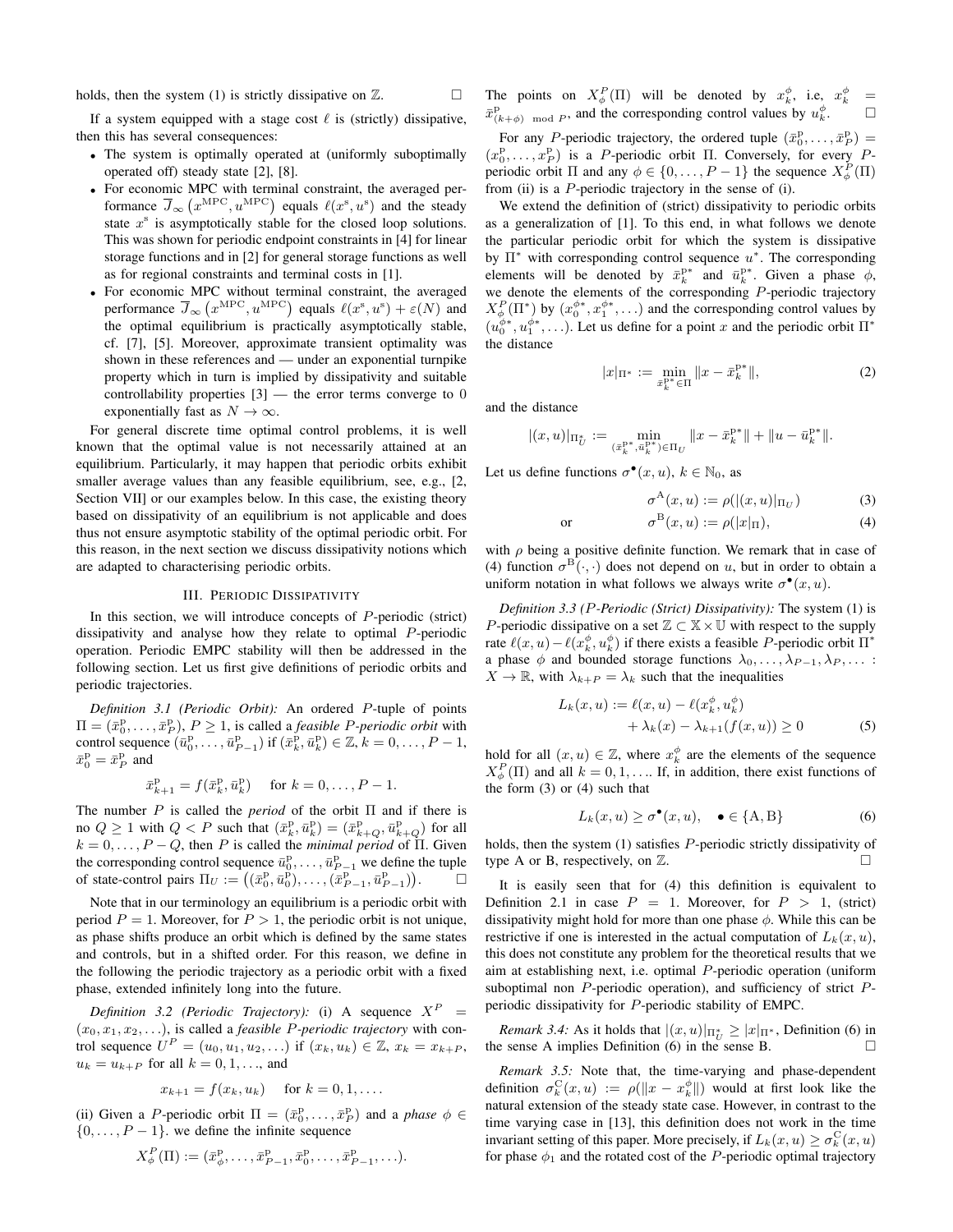is evaluated for phase  $\phi_2 \neq \phi_1$ , then we obtain the inequality  $\sum_{k=0}^{P} L_k(x_k^{\phi_2}, u_k^{\bar{\phi}_2}) \ge \rho(\Vert x_k^{\phi_2} - x_k^{\phi_1} \Vert)$ , which can never be satisfied since  $\sum_{k=0}^{P} L_k(x_k^{\phi_2}, u_k^{\phi_2}) = 0$  and  $\rho(\|x_k^{\phi_2} - x_k^{\phi_1}\|) > 0.$ 

### *A. Optimal* P*-periodic Operation and (Strict) Dissipativity*

A P-periodic orbit  $\Pi^*$  with corresponding control sequence  $u^*$  is called *optimal* if it has minimal period  $P^*$  and corresponds to the state-control pairs  $\Pi_U^*$  defined as

$$
(P^*, \Pi_U^*) \in \underset{P, \Pi_U}{\text{argmin}} \ \ \frac{1}{P} \sum_{k=0}^{P-1} \ell(x_k, u_k), \tag{7}
$$

where minimization is carried out over all periods  $P \geq 1$  and all periodic state-control sequences  $\Pi_U$  of minimal period P. We emphasise that, in general, the argmin is not unique. Also note that the minimum might not exist.

The average optimal P-periodic cost (which is independent of  $\phi$ ) is given by

$$
\ell_P^* := \frac{1}{P} \sum_{k=0}^{P-1} \ell(x_k^{\phi*}, u_k^{\phi*}).
$$

For a real vector valued sequence  $v = (v_0, v_1, \ldots)$  we define the set of P-step asymptotic averages as

$$
\begin{aligned} \mathbf{A}\mathbf{v}^P[v] &= \{\bar{v} \in \mathbb{R}^{n_v} : \ \exists t_n \to +\infty : \\ &\lim_{n \to \infty} \frac{\sum_{k=0}^{t_n} \sum_{j=0}^{P-1} v_{Pk+j}}{P(t_n+1)} = \bar{v}\}, \end{aligned}
$$

noting that this set is actually independent of  $P$  if the sequence  $v_k$ is bounded.

Let us now define, analogously to [2] and [9], several optimal Pperiodic operation concepts.

*Definition 3.6 (Optimal* P*-Periodic Operation):* The system (1) is *optimally* P*-periodically operated* at a periodic orbit Π <sup>∗</sup> with respect to the stage cost  $\ell$ , if for each solution satisfying  $(x_k, u_k) \in \mathbb{Z}$  for all  $k = 0, 1, \ldots$ , the following holds:

$$
\operatorname{Av}^P[\ell(x,u)] \subset [\ell_P^*, \infty). \tag{8}
$$

П

 $\Box$ 

*Definition 3.7 (Suboptimal non* P*-Periodic Operation):* The system (1) is *suboptimally non* P*-periodically operated* at a periodic orbit  $\Pi^*$  with respect to the stage cost  $\ell$  and the functions  $\sigma^{\bullet}$  from (3) or (4), if it is optimally P-periodically operated and in addition one of the following two conditions holds:

$$
\operatorname{Av}^P[\ell(x,u)] \subset (\ell_P^*, \infty),\tag{9a}
$$

there is 
$$
\phi \in \{0, ..., P-1\}
$$
 with  $\liminf_{k \to \infty} \sigma^{\bullet}(x_k, u_k) = 0.$  (9b)

*Definition 3.8 (Uniform Suboptimal non* P*-Periodic Operation):* The system (1) is *uniformly suboptimally non* P*-periodically operated* at a periodic orbit  $\Pi^*$  with respect to the stage cost  $\ell$  and the functions  $\sigma^{\bullet}$  from (3) or (4), if it is suboptimally non *P*-periodically operated and in addition for each  $\delta > 0$  there exists an integer  $\bar{t} \geq 1$ such that one of the following two conditions holds:

$$
\sum_{k=0}^{t} \sum_{j=0}^{P} \frac{\ell(x_{Pk+j}, u_{Pk+j})}{Pt} \ge \ell_P^*,
$$
for all  $t \ge \bar{t}$ , (10a)

there is 
$$
\phi \in \{0, ..., P - 1\}
$$
 with  
\n $\sigma^{\bullet}(x_k, u_k) \leq \delta$ , for *P* consecutive  $k \in [1, \bar{t}]$ . (10b)

*Remark 3.9:* We note that the actual behavior of the trajectories satisfying (10b) differs depending on  $\sigma^{\bullet}$ .

In case of (3), if Property (10b) holds for sufficiently small  $\delta$ , then by continuity of f from  $\rho(\Vert x_k^{\phi*} - \bar{x}_k^{\text{p}} \Vert + \Vert u_k^{\phi*} - \bar{u}_k^{\text{p}} \Vert) \le \delta$ we obtain  $f(x_k^{\phi*}, u_k^{\phi*}) \approx \bar{x}_{k+}^{p*}$  with  $k^+ = k + 1 \pmod{P^*}$ . Since the periodic orbit consists of finitely many distinct points, for sufficiently small  $\delta > 0$  this implies  $\sigma^A(f(x_k^{\phi*}, u_k^{\phi*}), u_{k+}^{\phi*}) \geq$  $\rho(\|f(x_k^{\phi*}, u_k^{\phi*}) - \bar{x}_j^{\mathrm{p}*}\|) > \delta$  for all  $j \neq k^+$  which together with  $\sigma^{\mathcal{A}}(f(x^{\phi*}_{k}, u^{\phi*}_{k}), u^{\phi*}_{k+}) \leq \delta$  yields  $\rho(\|f(x^{\phi*}_{k}, u^{\phi*}_{k}) - \bar{x}^{p*}_{k+}\| + \|u^{\phi*}_{k+} \overline{u}_{k+}^{p*}$   $\vert\vert$ )  $\leq \delta$ . As a consequence, any state-control sequence sufficiently close to  $\Pi_U$  approximately follows the periodic motion.

In contrast to this, in case of (4) we can only conclude that the solution stays near the set  $\Pi_U$  but it need not approximately follow the periodic motion. While it is possible to re-establish approximate periodicity in case  $\Pi_U^*$  is the unique minimiser of  $J_P(x, u)$  over all (not necessarily periodic) orbits of length  $P$ , this will require additional arguments in the subsequent proofs and does not directly follow from (4), see also Remark 4.7.

We can now state the following theorems relating dissipativity and optimal operation of the system.

*Theorem 3.10:* Assume that system (1) is (strictly) P-periodically dissipative on Z with respect to the supply rate  $\ell(x_k, u_k) - \ell(x_k^*, u_k^*)$ and  $\sigma^{\bullet}$  from (3) or (4). Then system (1) is optimally P-periodically operated (uniformly suboptimally non  $P$ -periodically operated) at the optimal *P*-periodic trajectory  $X_{\phi}^{P}(\Pi^{*})$  $\Box$ 

*Proof:* The proof follows with appropriate adaptations from the one given in [2, Proposition 6.4] and [9, Theorem 1] for the case  $P = 1$ . We have

$$
0 = \lim_{T \to \infty} \frac{\lambda_{PT}(x_{PT}) - \lambda_{0}(x_{0})}{PT}
$$
  
= 
$$
\lim_{T \to \infty} \sum_{k=0}^{T-1} \sum_{j=0}^{P-1} \frac{\lambda_{Pk+j+1}(x_{Pk+j+1}) - \lambda_{Pk+j}(x_{Pk+j})}{PT}
$$
  

$$
\leq \liminf_{T \to \infty} \sum_{k=0}^{T-1} \sum_{j=0}^{P-1} \frac{\ell(x_{Pk+j}, u_{Pk+j})}{PT} - \ell_{P}^{*}.
$$

This establishes the first claim. If strict P-periodic dissipativity holds, then there is a phase  $\phi$  with

$$
0 \le \liminf_{T \to \infty} \sum_{k=0}^{T-1} \sum_{j=0}^{P-1} \frac{\sigma^{\bullet}(x_{Pk+j}, u_{Pk+j})}{PT} \le \liminf_{T \to \infty} \sum_{k=0}^{T-1} \sum_{j=0}^{P-1} \frac{\ell(x_{Pk+j}, u_{Pk+j})}{PT} - \ell_P^*,
$$

and two cases are possible:

1)  $\liminf_{T \to \infty} \sum_{k=0}^{T-1} \sum_{j=0}^{P-1} \frac{\ell(x_{Pk+j}, u_{Pk+j})}{PT} > \ell_P^*$ , which implies  $Av^P[\ell(x, u)] \subset (\ell_P^*, \infty)$ , or

2) 
$$
\liminf_{T \to \infty} \sum_{k=0}^{T-1} \sum_{j=0}^{P-1} \frac{\ell(x_{Pk+j}, u_{Pk+j})}{PT} = \ell_P^*
$$
, hence  $\liminf_{k \to \infty} \sigma^{\bullet}(x_k, u_k) = 0$ .

This proves that strict P-periodic dissipativity entails suboptimal non P-periodic operation. It remains to prove uniform suboptimal non P-periodic operation.

For each feasible solution and  $t \geq 0$ , (6) and boundedness of the  $\lambda_k$  entails that

$$
-c := -2 \sup_{\substack{0 \le k \le P-1 \\ x \in \mathbb{X}_\mathbb{Z}}} |\lambda_k(x)| \le \lambda_{Pt}(x_{Pt}) - \lambda_0(x_0)
$$
  

$$
\le \sum_{k=0}^{t-1} \sum_{j=0}^{P-1} [\ell(x_{Pt+j}, u_{Pt+j}) - \sigma^\bullet(x_{Pt+j}, u_{Pt+j})] - Pt\ell_P^*.
$$

Let  $\delta > 0$  be fixed and choose  $\bar{t} := \left[ \frac{c}{\rho(\delta)} \right] + 1$ . Then two cases are possible: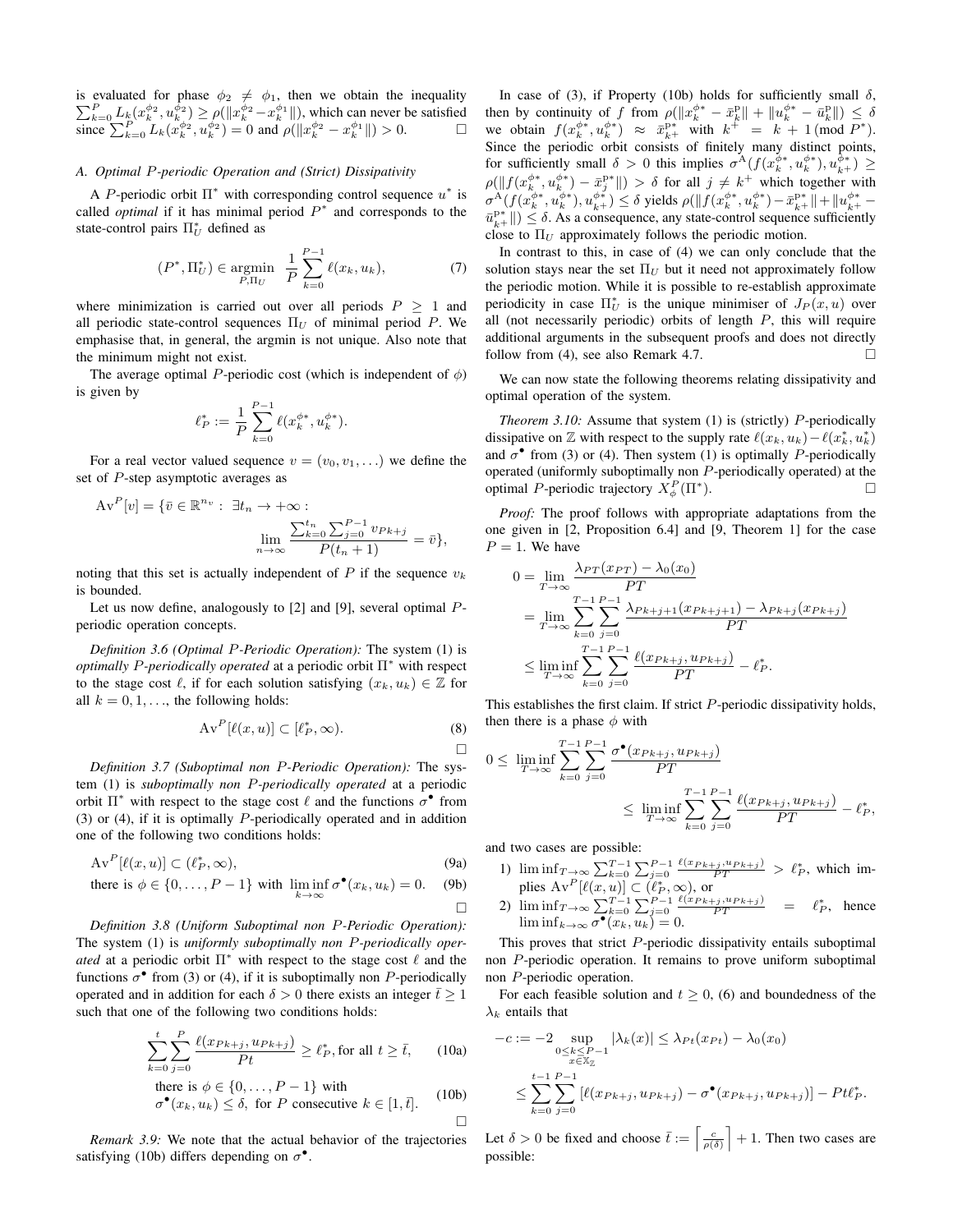- 1)  $\sum_{k=0}^{t-1} \sum_{j=0}^{P-1} \ell(x_{Pk+j}, u_{Pk+j}) > Pt\ell_P^*$  for all  $t \geq \bar{t}$ , or
- 2)  $\sum_{j=0}^{P-1} \sigma(x_{Pk+j}, u_{Pk+j}) \leq c/\overline{t}$  for at least one  $k \in [1, \overline{t}],$ implying  $\sigma^{\bullet}(x_j, u_j) \leq c/\overline{t}$  and thus  $\sigma^{\bullet}(x_j, u_j) \leq \delta$  for  $j =$  $Pk, \ldots, (P + 1)k - 1$

which concludes the proof.

IV. PERIODIC STABILITY OF ECONOMIC MPC

Let us consider the following MPC problem

$$
V^{i}(x) = \min_{x_0, u_0, \dots, x_N} J^{i}(x, u)
$$
 (11a)

with 
$$
J^i(x, u) = \sum_{k=0}^{N-1} \ell(x_k, u_k) + V_f^{N+i}(x_N)
$$
 (11b)

$$
s.t. \t x_0 = x,\t(11c)
$$

$$
x_{k+1} = f(x_k, u_k), \tag{11d}
$$

$$
(x_k, u_k) \in \mathbb{Z},\tag{11e}
$$

$$
x_N \in \mathbb{X}_\mathbf{f}^{N+i},\tag{11f}
$$

where the (periodic) terminal set and cost depend on the current time instant  $i$ . We note that this time-dependence can be used in order to induce a fixed phase for the EMPC closed loop trajectory. Note however that even if a terminal constraint with phase  $\phi_1$  is introduced, the closed-loop solution can in general have a phase  $\phi_2 \neq \phi_1$ . We may also use terminal costs and constraints which are independent of  $i$ , in which case the phase is not fixed. We also remark that for non constant  $\mathbb{X}_{f}^{N+i}$  the feasible sets  $\mathbb{X}_{N}^{i}$ , i.e., the sets of all x for which the constraints in  $(11)$  can be satisfied, depend periodically on i.

Let us introduce the following assumptions.

Assumption 4.1: The sets  $\mathbb{X}_{f}^{N+i}$  are compact.

*Assumption 4.2:* The stage cost  $\ell(\cdot, \cdot)$  and system dynamics  $f(\cdot, \cdot)$ are continuous on  $\mathbb{Z}$ . The terminal cost function  $V_f^{N+i}(\cdot)$  is continuous on the terminal region  $\mathbb{X}_{f}^{N+i}$ . В последните последните под извести в последните под извести в последните под извести в собстание и последни<br>В последните последните последните под извести в последните под извести в последните последните последните по<br>

*Assumption 4.3 (*P*-Periodic Strict Dissipativity):* System (1) is strictly dissipative at a periodic orbit  $\Pi^*$  with respect to the supply rate  $\ell(x, u) - \ell(x_k^{\phi*}, u_k^{\phi*})$  and  $\sigma^{\bullet}$  from (3) or (4). Moreover, the storage function  $\lambda(\cdot)$  is bounded and continuous in every point  $x^{p*} \in \Pi^*$ . В последните последните последните последните последните последните последните последните последните последн<br>В последните последните последните последните последните последните последните последните последните последнит

Assumption 4.4: The value function  $V^i(\cdot)$  is bounded on  $\mathbb{X}_N^i$  and continuous in every point  $x^{p*} \in \Pi^*$ . В последните последните и последните и последните и последните и последните и последните и последните и посл<br>В последните и последните и последните и последните и последните и последните и последните и последните и посл

Let us define the rotated MPC problem and the corresponding rotated value function as

$$
\bar{V}^{i}(x) = \min_{x_0, u_0, ..., x_N} \bar{J}^{i}(x, u)
$$
\n(12a)

with 
$$
\bar{J}^i(x, u) = \sum_{k=0}^{N-1} L_{k+i}(x_k, u_k) + \bar{V}_{f}^{N+i}(x_N)
$$
 (12b)

$$
s.t. \t x_0 = x,\t(12c)
$$

$$
x_{k+1} = f(x_k, u_k),
$$
 (12d)

$$
(x_k, u_k) \in \mathbb{Z},\tag{12e}
$$

$$
x_N \in \mathbb{X}_{\mathbf{f}}^{N+i},\tag{12f}
$$

where the rotated terminal and stage cost are phase-dependent and defined respectively as  $\bar{V}_{f}^{N+i}(x) := V_{f}^{N+i}(x) + \lambda_{N+i}(x)$  and  $L_k =$  $L_{k(\text{mod}P^*)}$  from (5). These definitions imply

$$
\bar{J}_N^i(x, u) = J_N^i(x, u) + \lambda_i(x) - \sum_{k=0}^{N-1} \ell(x_{k+i}^{\phi*}, u_{k+i}^{\phi*})
$$
(13)

and thus the rotated MPC problem delivers the same optimal trajectories and control sequences as the original problem, see also [13].

Let us consider a family of periodic terminal regions  $\mathbb{X}_{f}^{k} \subset \mathbb{X}$  and terminal costs  $V_f^k$  satisfying the following assumptions.

*Assumption 4.5:* The terminal regions are periodic, i.e.,  $\mathbb{X}_{f}^{k+P}$  =  $\mathbb{X}_{f}^{k}$  for all  $k \geq 0$  and the periodic terminal regions  $\mathbb{X}_{f}^{k}$  contain the  $\alpha_f$  for an  $\kappa \ge 0$  and the periodic terminal regions  $\alpha_f$  contain the states  $x_k^{\phi^*}$  of the periodic trajectory  $X_\phi^p(\Pi^*)$  from Assumption 4.3. Moreover, the terminal costs are periodic, i.e.,  $V_f^{k+P} = V_f^k$  for all  $k \geq 0$  and there exist a terminal control law  $\kappa_f^{\overline{k}} : \mathbb{X}_f^k \to \mathbb{U}$  with  $\kappa_f^{k+P} = \kappa_f^k$  for all  $k \geq 0$  such that, at a given time instant i, for all  $x \in \mathbb{X}_{f}^{N+i}$  the inclusion  $f(x, \kappa_f^{N+i}(x)) \in \mathbb{X}_{f}^{N+i+1}$  and the inequality

$$
V_f^{N+i+1}(f(x, \kappa_f^{N+i}(x))) \le V_f^{N+i}(x)
$$
  
- \ell(x, \kappa\_f^{N+i}(x)) + \ell(x\_{N+i}^{\phi\*}, u\_{N+i}^{\phi\*}),  
holds.

We remark that in case  $\mathbb{X}_{f}^{k} = \{x_{k}^{\phi}\}\$ , Assumption 4.5 is satisfied with  $\kappa_f^k \equiv u_k^{\phi}$  and  $V_f^k \equiv 0$ . The simplest example for time invariant terminal conditions are  $X_f = \{x^{p*} \in \Pi^*\}$  with  $\kappa_f(x_k^{p*}) = u_k^{p*}$  and again  $V_f \equiv 0$ . We also note that Assumption 4.5 is satisfied for the original MPC problem if and only if it is satisfied for the rotated problem. For an analysis of a periodic EMPC scheme without any terminal conditions we refer to [10].

*Theorem 4.6:* Let Assumptions 4.1, 4.2, 4.3, 4.4 and 4.5 hold. Then the rotated optimal value function  $\overline{V}(x)$  is a Lyapunov function and, for  $\sigma^{A}$ , i.e. from (3), there exists a phase  $\phi$  such that the trajectory  $x_k^{\phi^*}$  corresponding to the optimal periodic orbit  $\Pi^*$  is asymptotically stable for the closed loop system. For  $\sigma^{B}$ , i.e. from (4), the optimal periodic orbit  $\Pi^*$  is an asymptotically stable set for the closed loop system.

*Proof:* The proof uses ideas similar to the steady state case [1] with appropriate adaptations. We define  $\sigma^*(x) := \inf_{u \in U} \sigma^A(x, u) =$  $\inf_{u \in U} \sigma^{B}(x, u)$ . Formula (13) and the boundedness and continuity in every  $x_k^{\mathbf{p} *}$  from  $\Pi^*$  of  $V^i$  and  $\lambda$  ensured by Assumptions (4.3) and (4.4) imply that  $\bar{V}^i$  is also bounded on  $\mathbb{X}_N^i$  and continuous in every  $x_k^{p*}$  from  $\Pi^*$ . Moreover, strict dissipativity implies  $\overline{V}^i(x) \geq$  $L_k(x, u) \geq \sigma^*(x)$  and  $L_k(x_k^{p*}, u_k^{p*}) = 0$  implies  $\overline{V}^i(x_i^{p*}) = 0$ . Together, these properties ensure the existence of  $K$  functions  $\hat{\alpha}$  and  $\alpha$  such that

$$
\hat{\alpha}(\sigma^*(x)) \le \bar{V}^i(x) \le \alpha(\sigma^*(x)).
$$

Note that local loss of controllability near the periodic optimal trajectory can entail a discontinuity of  $V^i(\cdot)$  at  $\Pi^*$  and hence of  $\bar{V}^i(\cdot)$ . If the cost  $\bar{V}^i(\cdot)$  is not continuous at the periodic optimal trajectory, we cannot establish the upper bound  $\overline{V}^i(x) \leq \alpha(\sigma^*(x))$ .

In order to prove descent of the rotated value function  $\overline{V}^i(x)$ , let us define the optimal state and control trajectory as

$$
X_i^{\text{MPC}} = (x_{0,i}^{\text{MPC}}, x_{1,i}^{\text{MPC}}, \dots, x_{N,i}^{\text{MPC}}),
$$
  

$$
U_i^{\text{MPC}} = (u_{0,i}^{\text{MPC}}, u_{1,i}^{\text{MPC}}, \dots, u_{N-1,i}^{\text{MPC}}).
$$

Let us moreover define a feasible candidate trajectory for the MPC problem at the next time step as

$$
\bar{X}_{i+1} = (x_{1,i}^{\text{MPC}}, \dots, x_{N,i}^{\text{MPC}}, f(x_{N,i}^{\text{MPC}}, \kappa_{f,i}^k(x_{N,i}^{\text{MPC}}))),
$$
  

$$
\bar{U}_{i+1} = (u_{1,i}^{\text{MPC}}, \dots, u_{N-1,i}^{\text{MPC}}, \kappa_{f,i}^k(x_{N,i}^{\text{MPC}})).
$$

The rotated objective value associated with this trajectory is given by

$$
\bar{J}^{i+1}(x_{1,i}^{\text{MPC}}) = \bar{V}^{i}(x_{0,i}^{\text{MPC}}) - L_i(x_{0,i}^{\text{MPC}}u_{0,i}^{\text{MPC}}) \n- V_f^{N+i}(x_{N,i}^{\text{MPC}}) + V_f^{N+i}(f(x_{N,i}^{\text{MPC}}, \kappa_f^{N+i}(x_{N,i}^{\text{MPC}}))) \n+ \ell(x_N, \kappa_f^{N+i}(x_N)) - \ell(x_{N+1+i}^{\phi*}, u_{N+1+i}^{\phi*}) \n\leq \bar{V}^{i}(x_{0,i}^{\text{MPC}}) - L_i(x_{0,i}^{\text{MPC}}, u_{0,i}^{\text{MPC}}).
$$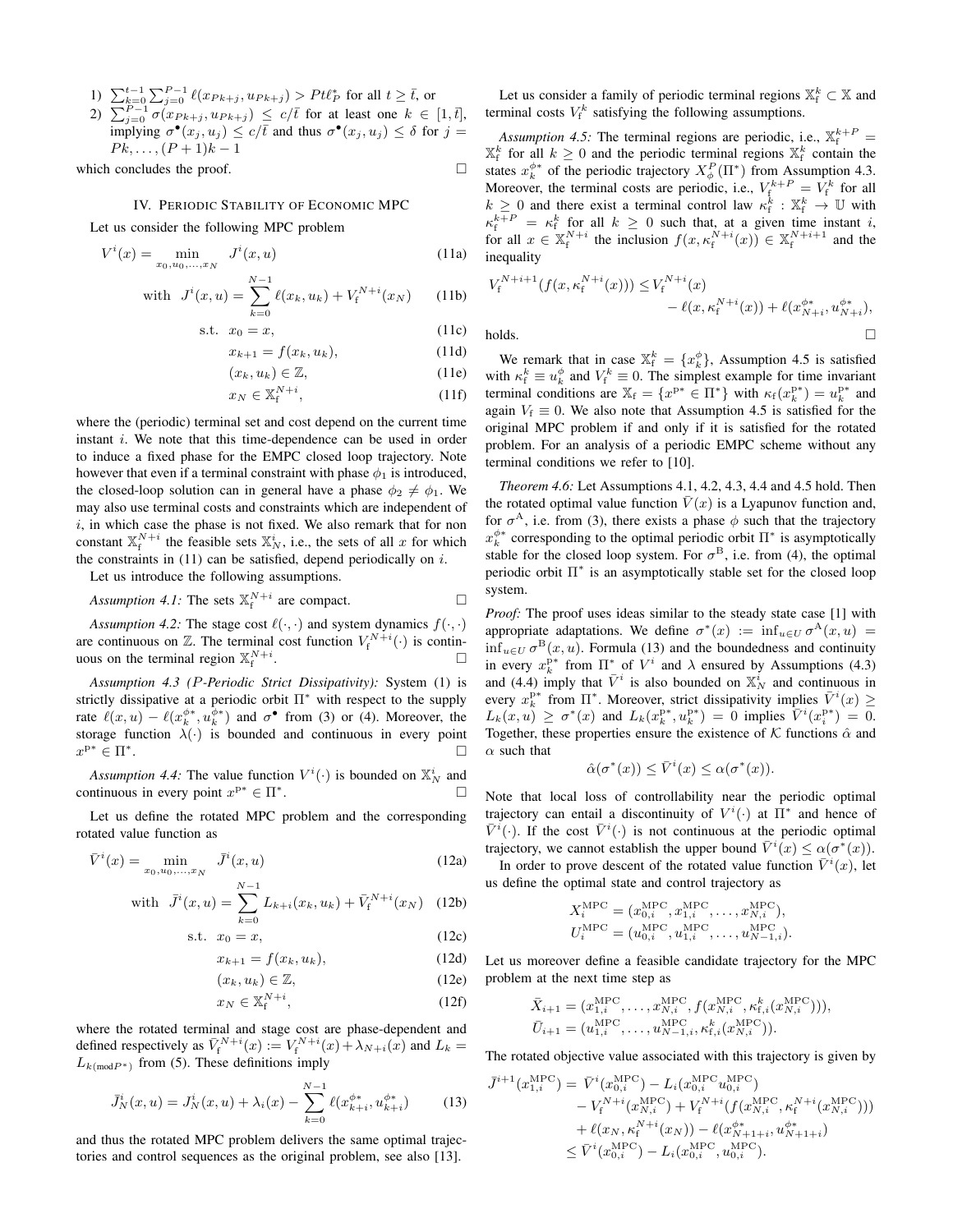

Fig. 1. Example 5.1. Left graph: closed-loop trajectory (continuous line) obtained starting from  $\hat{x}_0 = -3$ . The periodic optimal states are displayed in dotted line. Right graph: Value function of the rotated MPC problem.

Optimality implies  $\bar{V}^{i+1}(x_{1,i}^{\text{MPC}}) \leq \bar{J}^{i+1}(x_{1,i}^{\text{MPC}})$  and hence

$$
\overline{V}^{i+1}(x_{1,i}^{\text{MPC}}) - \overline{V}^{i}(x_{0,i}^{\text{MPC}}) \le -L_i(x_{0,i}^{\text{MPC}}, u_{0,i}^{\text{MPC}}) \le -\sigma^{\bullet}(x_{0,i}^{\text{MPC}}, u_{0,i}^{\text{MPC}}).
$$

The periodic family of rotated value functions is hence a family of Lyapunov functions for the nonlinear system; particularly,  $\bar{V}^{\circ}$ converges to 0 along the closed loop trajectory. From this, for  $\sigma^{\text{B}}$ from (4), the claimed stability properties immediately follow.

For  $\sigma^A$  from (3), the lower bound  $\hat{\alpha}(\sigma^*(x))$  of the Lyapunov functions only implies the convergence of the states of the closed loop to  $\Pi^*$  but not necessarily of the controls. Hence, the proof so far only shows asymptotic stability of the set  $\Pi^*$  but not of the periodic trajectory  $x_k^{\phi^*}$  corresponding to  $\Pi^*$ . However, from the last inequality, above, we obtain

$$
\sigma^{\mathcal{A}}(x_{0,i}^{\mathrm{MPC}},u_{0,i}^{\mathrm{MPC}}) \leq \bar{V}^{i}(x_{0,i}^{\mathrm{MPC}})
$$

implying that since  $V^i$  tends to 0 the value  $\sigma^{\text{A}}(x_{0,i}^{\text{MPC}}, u_{0,i}^{\text{MPC}})$  also tends to 0. By (3) this yields that  $|(x_{0,i}^{\text{MPC}}, u_{0,i}^{\text{MPC}})|_{\Pi_u}$  tends to 0 as  $V_i$  tends to 0 and thus asymptotic stability of the trajectory corresponding to the periodic orbit  $\Pi^*$  follows by similar arguments as in Remark 3.9.

*Remark 4.7:* In case of strict dissipativity of type B, i.e. with  $\sigma^B$ from (4), asymptotic stability of the periodic trajectory  $x_k^{\phi*}$  follows if the optimal periodic orbit  $\Pi^*$  is the unique minimiser of  $J_P(x, u)$ over all (not necessarily periodic) orbits of length P. Indeed, in this case for  $x_{0,i}^{\text{MPC}}$  sufficiently close to  $\Pi^*$ , due to continuity  $X_i^{\text{MPC}}$ must approximately follow  $x_k^{\phi^*}$  because otherwise we would obtain a contradiction to the optimality of  $X_i^{\text{MPC}}$ . — Процессиональные просто производительные производства и производства и производства и производства и произ<br>В собстановки производства и производства и производствовки производства и производства и производства и произ

## V. EXAMPLES

The following examples illustrate the proposed concepts.

# *Example 5.1 (Strict Dissipativity of type B):*

Consider the 1d nonlinear dynamics  $f(x, u) = -x + u$  and stage cost

$$
\ell(x, u) = (x - 2)(x - 1)(x + 1)(x + 2).
$$

The optimal trajectory can either be of period  $P = 1$ , i.e. one of the two steady states  $x_5^{1,2} = \pm \frac{\sqrt{10}}{2}$ , or of period  $P = 2$ , with  $\Pi^* = \sqrt{\sqrt{10}} - \sqrt{10}$  and  $y_5^{1,*} = y_5^{1,*} = 0$ . Using  $\lambda_0(x) = \lambda_1(x) = 0$  if  $\left(\frac{10}{2}, -\frac{\sqrt{10}}{2}\right)$  and  $u_1^{p*} = u_0^{p*} = 0$ . Using  $\lambda_0(x) = \lambda_1(x) = 0$ , it can be verified that  $L_0(x, u) = L_1(x, u)$  satisfy the strict dissipation of type B, i.e. with  $\sigma^{B}(\cdot,\cdot)$  from (4).

As the control is not bounded and it does not enter the cost, any MPC scheme will stabilise the system in one step. The solution is however not unique and we can conclude from Definition (4) that the system will be stabilised to the set of states which includes the periodic optimal trajectory. However, both staying at one of the



Fig. 2. Example 5.2: graph of the rotated stage costs  $L_1 = L_2$ .



Fig. 3. Example 5.2. Left graph: closed-loop trajectory (continuous line) obtained starting from  $\hat{x}_0 = -3$ . The periodic optimal states are displayed in dotted line. Right graph: Value function of the rotated MPC problem.

steady states and moving from one to the other are optimal moves. Using the initial condition  $\hat{x}_0 = -3$  and the terminal constraint Using the findal condition  $x_0 = -3$  and the terminal constraint<br>  $x_N = \left(-\sqrt{10}/2\right)^{i+N+1}$ , all possible closed-loop trajectories and the value of the rotated problem are displayed in Figure 1. Note that, as the control effort is not penalised by the stage cost, the system is stabilised to the optimal operation in one step.

*Example 5.2 (Strict Dissipativity of type A):* Consider the 1d system with dynamics  $f(x, u) = u$  and stage cost

$$
\ell(x, u) = x^4 - \frac{x^3}{3} - 2x^2 + x + (x + u)^2.
$$

Using

$$
\lambda_1(x) = -\frac{x^4}{2} + \frac{x^3}{6} + x^2 - \frac{x}{2} + \frac{2}{3}, \quad \lambda_2(x) = -\frac{x^4}{2} + \frac{x^3}{6} + x^2 - \frac{x}{2},
$$

 $\Pi = (1, -1)$  and  $\Pi_U = ((1, -1), (-1, 1))$ , one obtains

$$
L_1(x, u) = L_2(x, u) = \frac{x^4}{2} - \frac{x^3}{6} + \frac{x}{2} + 1 + \frac{u^4}{2} - \frac{u^3}{6} + \frac{u}{2} + 2xu.
$$

One checks that this polynomial has exactly two local minima at  $(1, -1)$  and  $(-1, 1)$  at which its value is 0, cf. Figure 2. Hence, it is positive elsewhere and since it grows unboundedly for  $|x|, |u| \to \infty$ , we can find  $\rho \in \mathcal{K}_{\infty}$  such that (6) holds with  $\sigma^{\bullet}(\cdot, \cdot)$ ,  $\bullet = {\text{A}, \text{B}}$ , i.e. from (3) or (4).

For an MPC scheme with horizon  $N = 5$ , initial condition  $\hat{x}_0 = -3$  and terminal constraint  $x_N = (-1)^{i+N+1}$ , the closedloop trajectory and the value of the rotated problem are displayed in Figure 3.  $\Box$ 

*Example 5.3 (Strict Dissipativity of type B for a 2d system):* Define